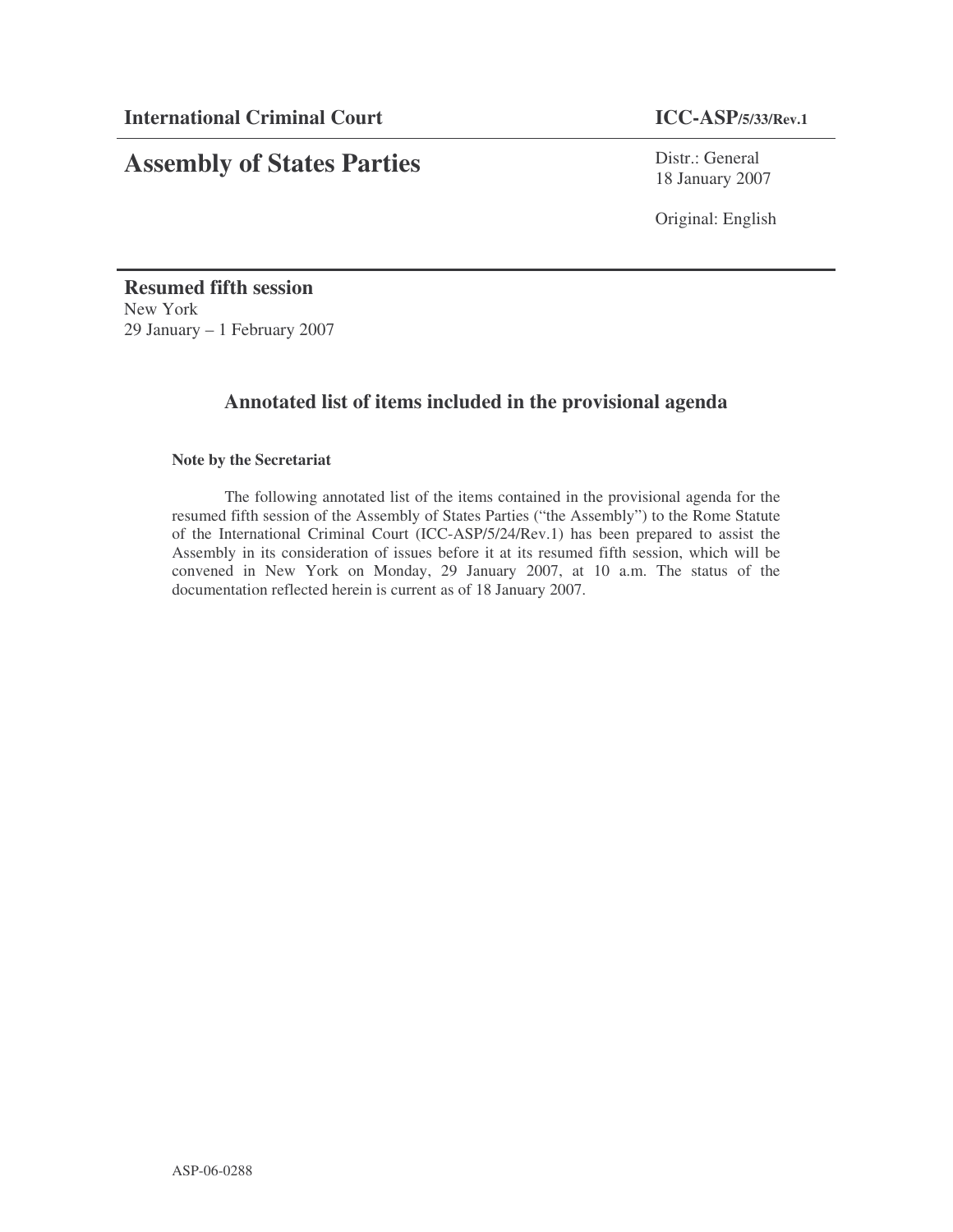## **Annotated list of items included in the provisional agenda**

#### **1. Adoption of the agenda**

Rules 10 to 13 and 18 to 22 of the Rules of Procedure concerning the agenda are applicable to regular sessions of the Assembly.

In accordance with rules 10 and 11 of the Rules of Procedure, the provisional agenda for the resumed fifth session (ICC-ASP/5/24) was issued on 6 November 2006 and a revised version (ICC-ASP/5/24/Rev.1) on 13 December 2006. In accordance with rule 19 of the Rules of Procedure, the agenda has to be submitted to the Assembly for approval.

*Documentation*

Provisional agenda (ICC-ASP/5/24/Rev.1)

#### **2. States in arrears**

According to article 112, paragraph 8, of the Rome Statute, "A State Party which is in arrears in the payment of its financial contributions towards the costs of the Court shall have no vote in the Assembly and in the Bureau if the amount of its arrears equals or exceeds the amount of the contributions due from it for the preceding two full years."

At the 4th meeting of its fourth session, on 3 December 2005, the Assembly adopted resolution ICC-ASP/4/Res.4, containing operative paragraphs 40 to 47 that deal with the issue of the arrears of States Parties.

At the 7th meeting of its fifth session, on 1 December 2006, the Assembly adopted resolution ICC-ASP/5/Res.3, which contains recommendations on the arrears of States Parties in annex III thereto.

#### *Documentation*

*Official Records of the Assembly of States Parties to the Rome Statute of the International Criminal Court, Fifth session, The Hague, 23 November-1 December 2006,* (International Criminal Court publication ICC-ASP/5/32), part III, resolution ICC-ASP/5/Res.3, annex III.

*Official Records of the Assembly of States Parties to the Rome Statute of the International Criminal Court, Fourth session, The Hague, 28 November-3 December 2005*, (International Criminal Court publication ICC-ASP/4/32), part III, resolution ICC-ASP/4/Res.4.

#### **3. Credentials of representatives of States at the resumed fifth session**

Representation and credentials are regulated by rules 23 to 28 of the Rules of Procedure. In accordance with rule 24, the credentials of representatives of States Parties and the names of alternates and advisers shall be submitted to the Secretariat if possible not later than 24 hours after the opening of the session. The credentials shall be issued by the Head of State or Government or by the Minister for Foreign Affairs or by a person authorized by either of them.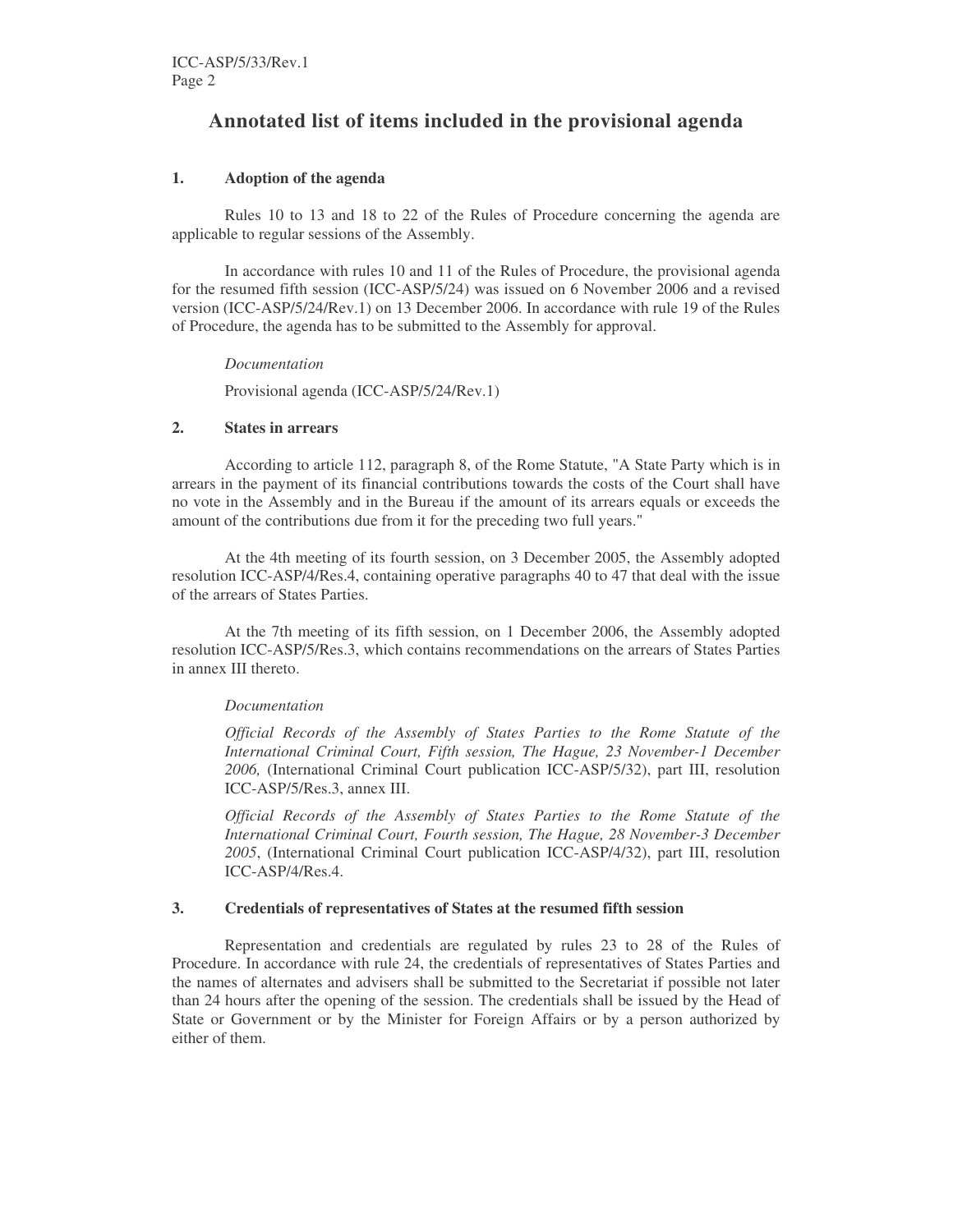In accordance with rule 25 of the Rules of Procedure, at the 1st meeting of its fifth session, on 23 November 2006, the Assembly appointed the following States to serve on the Credentials Committee: Benin, France, Honduras, Ireland, Jordan, Paraguay, Serbia, Slovenia and Uganda.

The Credentials Committee shall examine the credentials of representatives of States Parties and report to the Assembly without delay.

#### **4. Organization of work**

The Assembly will consider and adopt a programme of work at the beginning of the session on the basis of a proposal by the Bureau.

#### **5. Election of the members of the Board of Directors of the Trust Fund for Victims**

By its resolution ICC-ASP/1/Res.6, the Assembly established a Trust Fund for the benefit of victims of crimes within the jurisdiction of the Court, and of the families of such victims, as well as a Board of Directors of the Trust Fund for the benefit of victims.

The relevant resolutions for the nomination and election of the members of the Board are ICC-ASP/1/Res.6 and ICC-ASP/1/Res.7, both of 9 September 2002. The annex to resolution ICC-ASP/1/Res.6 provides that the Board shall have five members who shall be elected for a term of three years and may be re-elected once. They shall serve in an individual capacity on a pro bono basis. It also provides that the Assembly shall elect the members of the Board, all of whom shall be of a different nationality, on the basis of equitable geographical distribution and taking into account the need to ensure equitable gender distribution and equitable representation of the principal legal systems of the world. The members of the Board shall be of high moral character, impartiality and integrity and shall have competence in the assistance to victims of serious crimes.

Pursuant to resolution ICC-ASP/1/Res.7, the distribution of seats in the Board shall be as follows:

- African States, one seat;
- Asian States, one seat;
- Eastern European States, one seat;
- Group of Latin American and Caribbean States, one seat;
- Western European and Other States, one seat.

Furthermore, resolution ICC-ASP/1/Res.7 provides that States Parties shall nominate candidates during the nomination period, which shall be fixed by the Bureau of the Assembly of States Parties. Nominations submitted before or after the nomination period shall not be considered. In this connection, the Bureau decided to fix a nomination period which ran for 12 weeks from 5 June 2006 to 27 August 2006. In accordance with paragraph 4 of resolution ICC-ASP/1/Res.5, the President of the Assembly extended the nomination period four times. The fourth extension ended on 19 November 2006.

At the end of the nomination period, no candidate had been nominated for the Group of Asian States. Consequently, at the 6th meeting of its fifth session, on 30 November 2006, the Assembly elected four members of the Board and decided to defer the election for the seat allocated to the Group of Asian States to the resumed fifth session of the Assembly. The Bureau decided to fix a nomination period which ran from 1 to 28 January 2007.